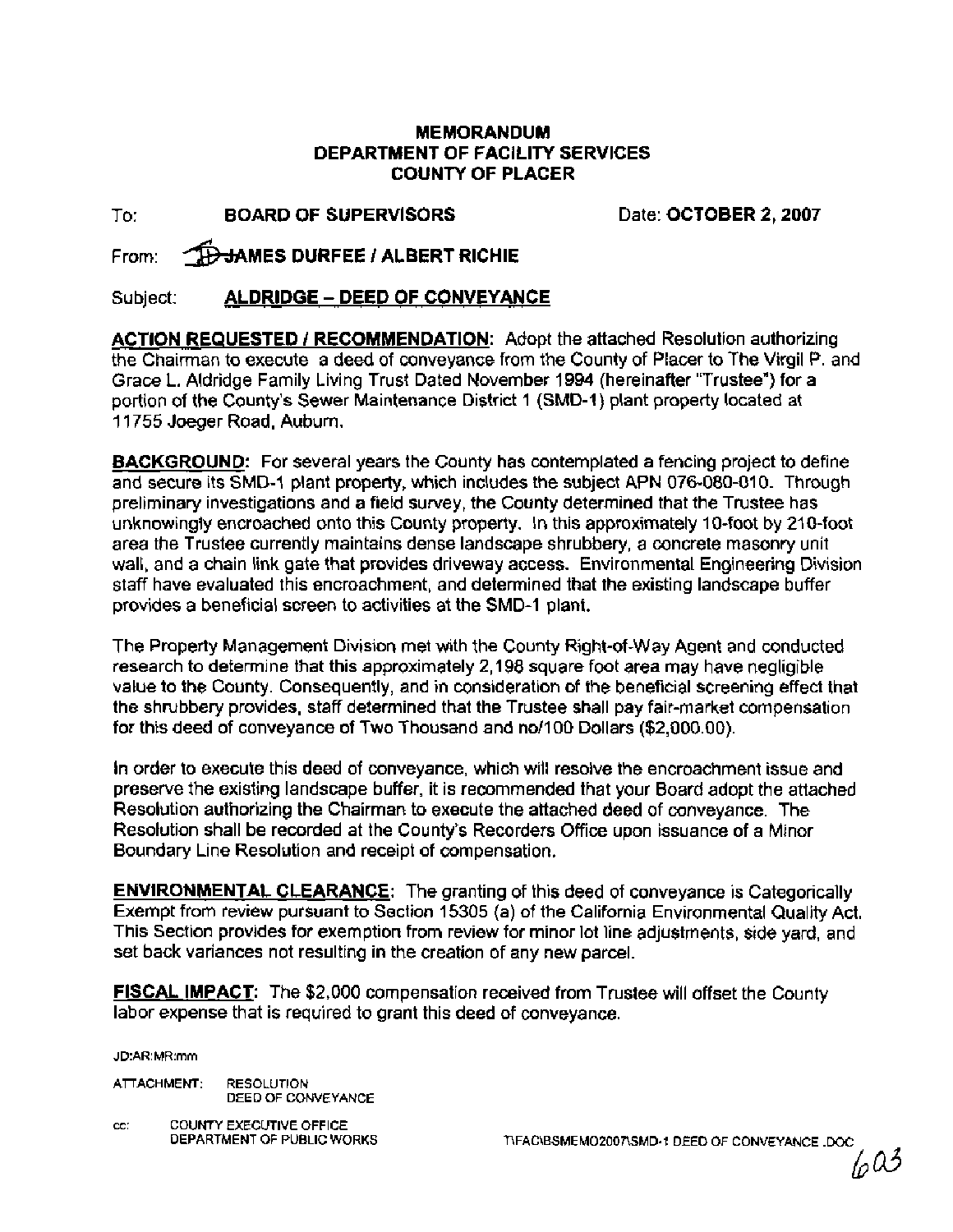# **Before the Board of Supervisors County of Placer, State of California**

Resol. No:

In the matter of: A Resolution that authorizes the Chairman to execute and grant a deed of conveyance to Grace L. Aldridge, Trustee of The Virgil P. and Grace L. Aldridge Family Living Trust Dated November 1994, for resolution of encroachment on County Sewer Maintenance District 1 plant property.

The following RESOLUTION was duly passed by the Board of Supervisors of the County of Placer at a regular meeting held **contained to the following vote on roll call:** 

Ayes:

Noes:

Absent:

Signed and approved by me after its passage.

Chairman Board of Supervisors

Attest: Clerk of said Board

WHEREAS, the County of Placer is the owner of certain real property located at 11755 Joeger Road in Auburn, APN 076-080-010, which it operates as the Sewer Maintenance District 1 wastewater treatment plant; and,

WHEREAS, Grace L. Aldridge, Trustee of The Virgil P. and Grace L. Aldridge Family Trust Dated November 1994, (Trustee) is the owner of certain real property located at 11825 Joeger Road in Auburn, APN 076-080-01 1, which is improved with a single family residence and located immediately east of the County property; and,

WHEREAS, a County survey identified that Trustee's landscaping and fencing use encroaches on approximately 2,198 square feet of County property; and,

WHEREAS, County staff has determined that this encroachment: does not effect utilization of County property, it provides beneficial landscape screening to treatment plant operations, and fair-market compensation for this deed of conveyance equals Two Thousand and no11 00 Dollars (\$2,000.00).

NOW, THEREFORE, BE IT RESOLVED, that the Placer County Board of Supervisors does hereby authorize the Chairman to execute and grant a deed of conveyance to Grace L. Aldridge, Trustee, for resolution of encroachment on County Sewer Maintenance District 1 plant property.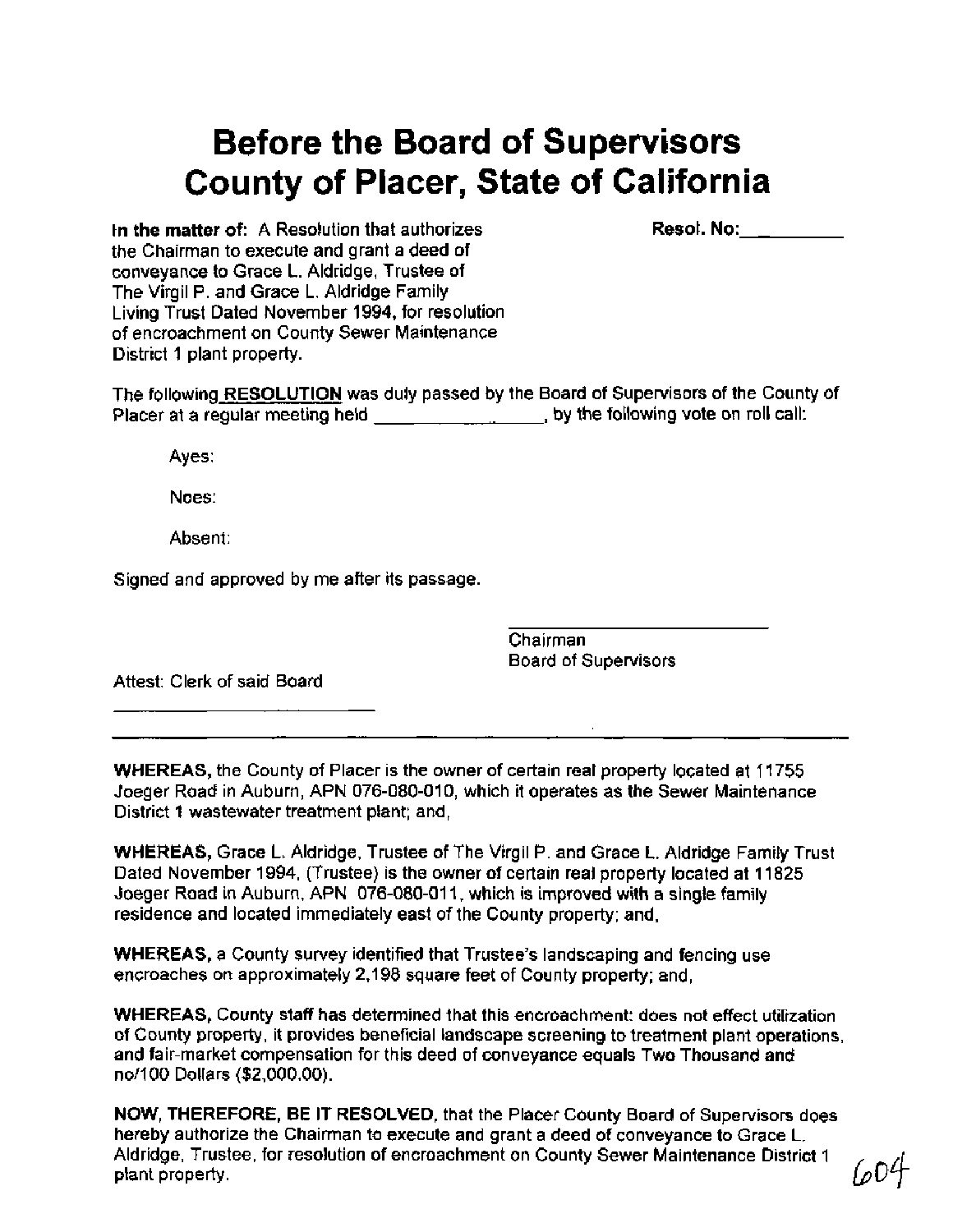Project Name

Space above for Recorder

COUNTY OF PLACER

Department of Facility Services

When recorded return to Placer County Department Of Facility Services

**QUITCLAIM DEED** 

## THE COUNTY OF PLACER does hereby REMISE, RELEASE AND FOREVER QUITCLAIM TO: Grace L. Aldridge, Trustee of The Virgil P. and Grace L. Aldridge Family Living Trust Dated November 1994

all that real property situate in the County of Placer, State of California described as follows:

**LEGAL DESCRIPTION ATTACHED HERETO AS EXHIBIT "A" AND "B" AND MADE A PART HEREOF** 

Dated: with the contract of the contract of the contract of the contract of the contract of the contract of the contract of the contract of the contract of the contract of the contract of the contract of the contract of th

Chairman, Board of Supervisors,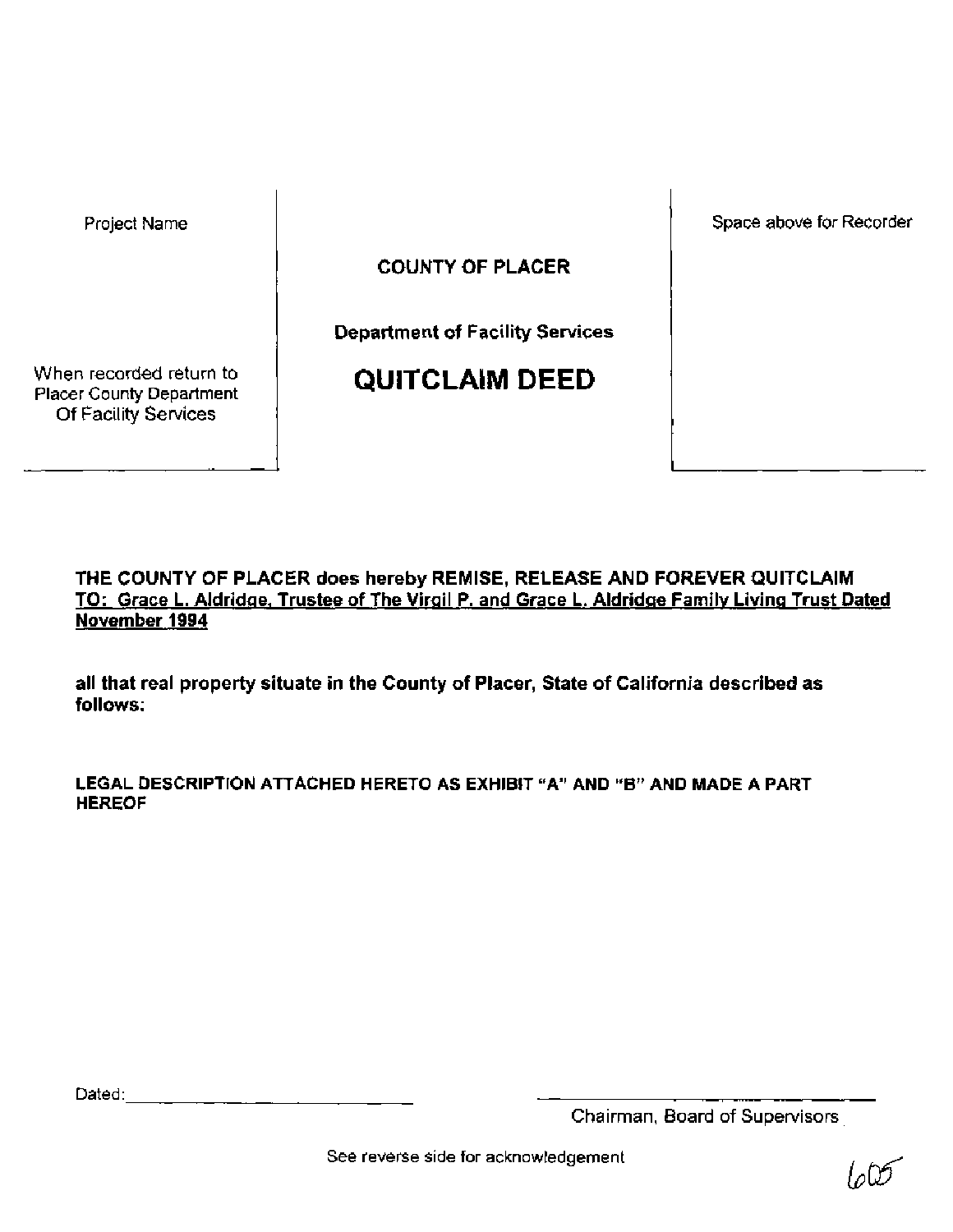# **ACKNOWLEDGEMENT**

|                                                                                                                                                                    | <b>CAPACITY CLAIMED BY SIGNER</b>                      |
|--------------------------------------------------------------------------------------------------------------------------------------------------------------------|--------------------------------------------------------|
| State of California                                                                                                                                                |                                                        |
|                                                                                                                                                                    | <b>U</b> INCIVIDUALISI SIGNING FOR ONE SELF/THEMSELVES |
| County of Placer                                                                                                                                                   |                                                        |
| On.                                                                                                                                                                | $\theta$ corporate officer(S)                          |
| before me, the contract of the contract of the contract of the contract of the contract of the contract of the<br>(name, title of officer),<br>Personally appeared | TfLE(5)                                                |
| θ personally known to me -OR- θ proved to me on the basis of satisfactory<br>evidence to be the person(s) whose name(s) is/are subscribed to within                | COMPANY                                                |
| instrument and acknowledged to me that he/she/they executed the same in<br>his/her/their capacity(ies), and that by his/her/their signature(s) on the instru-      | $\theta$ partner(s)<br>PARTNERSHIP                     |
| ment the person(s), or the person(s) acted, executed the instrument.                                                                                               | A<br><b>FACT</b>                                       |
|                                                                                                                                                                    | <b>PRINCIPALISS</b>                                    |
| WITNESS my hand and official seal.                                                                                                                                 |                                                        |
|                                                                                                                                                                    | $\theta$ TRUSTEE(S)<br><b>TRUST</b>                    |
|                                                                                                                                                                    | TITLE(\$)<br>$\theta$ other                            |
|                                                                                                                                                                    | <b>TITLE(S)</b>                                        |
|                                                                                                                                                                    | ENTITY(IES) REPRESENTED                                |
| Signature                                                                                                                                                          | <b>ENTITYPES) REPRESENTED</b>                          |

 $\ddot{\phantom{a}}$ 

600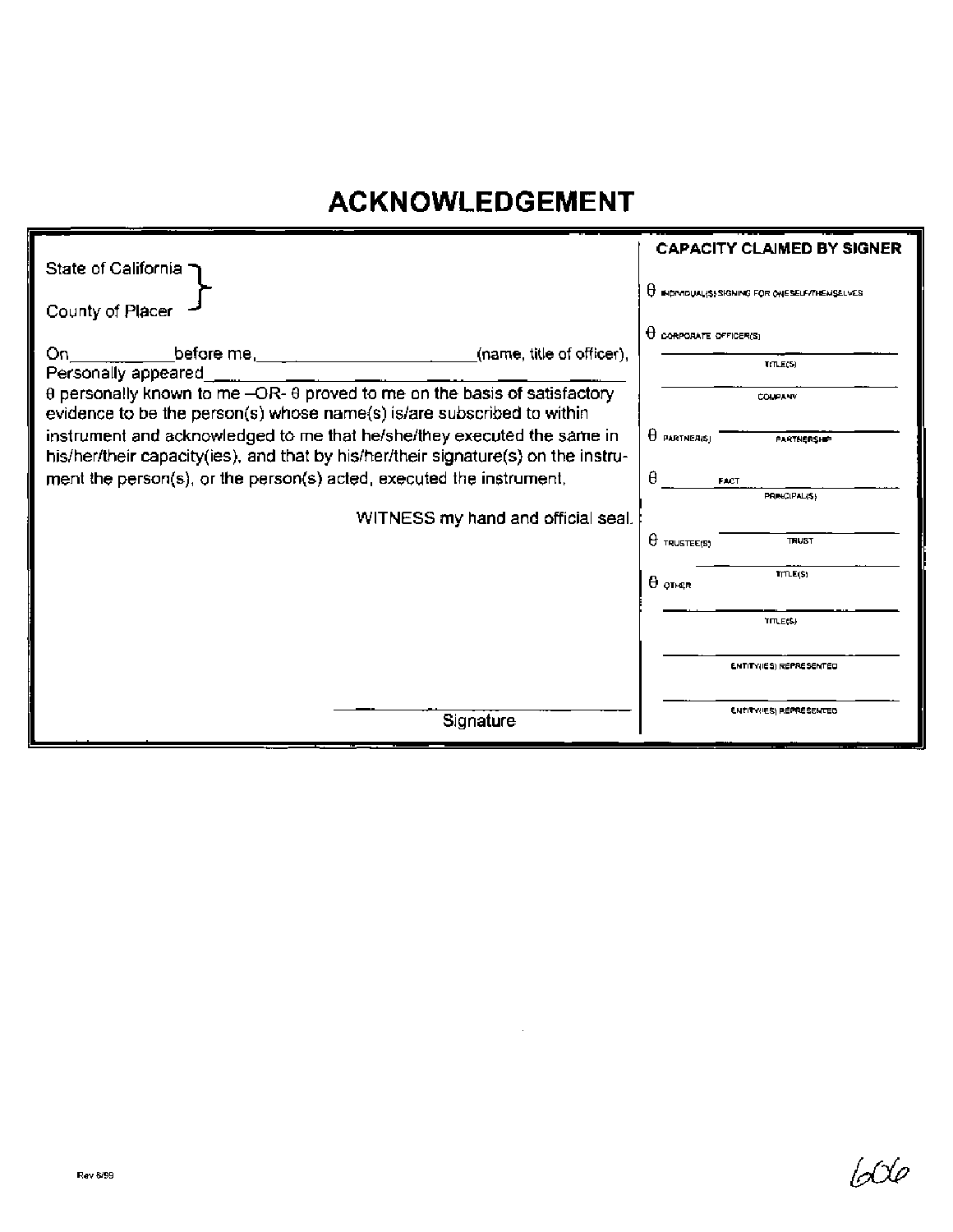### EXHIBIT "A"

All that portion of the parcel conveyed to the County of Placer by the deed recorded in Volume 2469 at Page 238 Placer County Official Records located in the Southeast quarter of the Northwest quarter of Section 20, Township 13 North, Range 8 East MDM, Placer County, California, more particularly described as follows:

Beginning at an angle point in the boundary of said Placer County parcel being identical to the northwest corner of the parcel described in the deed to the Virgil P. and Grace L. Aldridge Living Trust dated November 1994 recorded as Document No. 95-01 1616 Placer County Official Records; thence from said Point of Beginning along the westerly projection of the north boundary of said Aldridge Living Trust parcel a distance of 7.41 feet; thence South 03°35'28" West a distance of 84.57 feet; thence South 00°25'30" East a distance of 125 feet more or less to the westerly projection of the south boundary of said Aldridge Living Trust parcel; thence easterly along said westerly projection a distance of 10.15 feet more or less to the southwest corner of said Aldridge Living Trust parcel; thence northerly along the west boundary of said Aldridge Living Trust parcel a distance of 208.76 feet more or less to the Point of Beginning.

Containing 2,198 square feet more or less.

The meridian of this description is based upon a bearing of South 88'46'02" West for the South line of the Northwest quarter of said Section 20 as established on that plat file in Book 4 of Parcel Maps at Page 105 Placer County Official Records.

The above described parcel is to be merged with the parcel described in the deed to the Virgil P. and Grace L. Aldridge Living Trust dated November 1994 recorded as Document No. 95-011616 Placer County Official Records and is not a separate parcel for the purpose of sale, lease or finance.